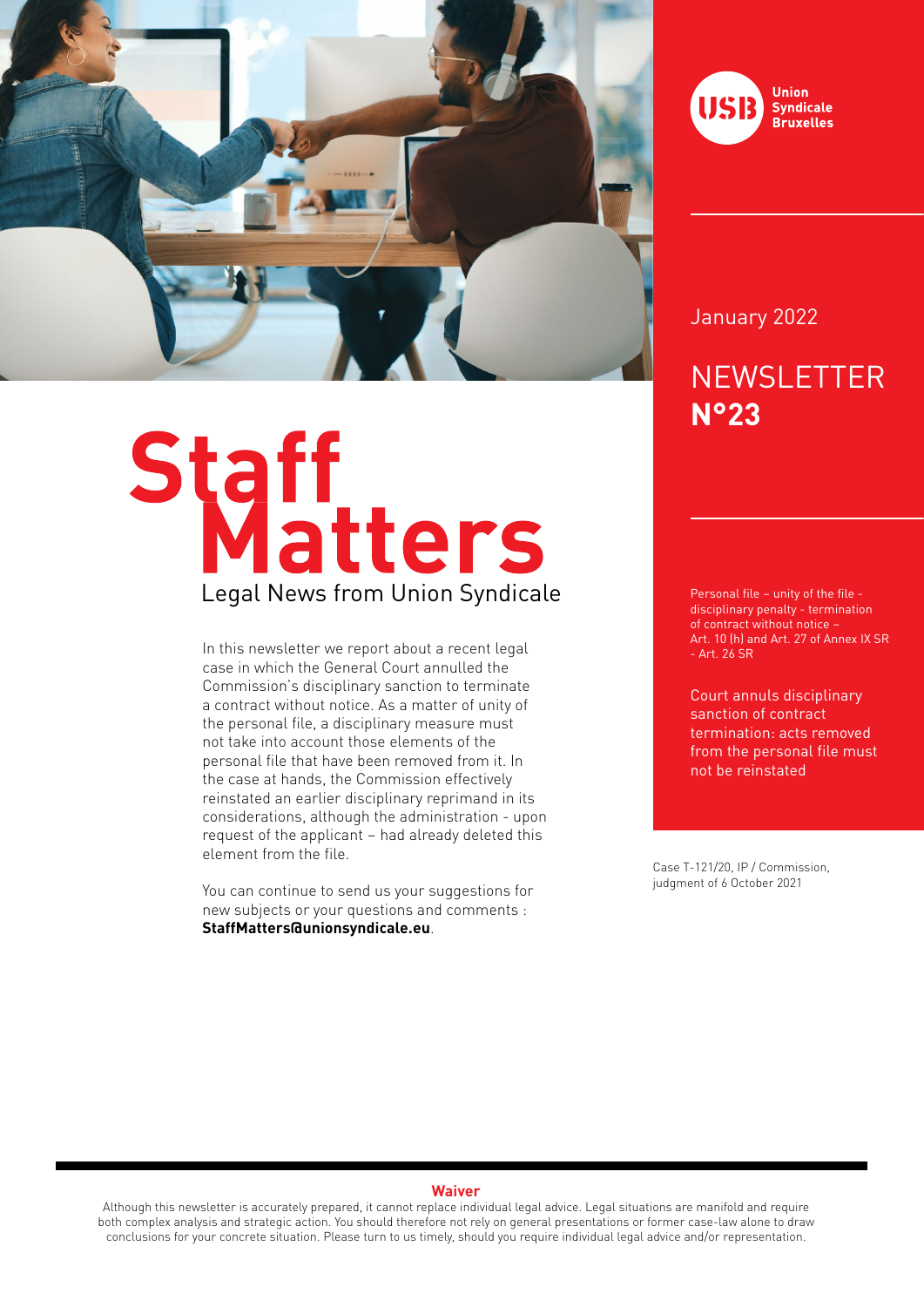#### **Legal Background**

Art. 26 SR: "The personal file of an official shall contain: (a) all documents concerning his administrative status and all reports relating to his ability, efficiency and conduct; (…) There shall be only one personal file for each official. (…)"

Art. 10 (h) Annex IX SR: "The severity of the disciplinary penalties imposed shall be commensurate with the seriousness of the misconduct. To determine the seriousness of the misconduct and to decide upon the disciplinary penalty to be imposed, account shall be taken in particular of: (…) (h) whether the misconduct involves repeated action or behaviour (…)"

Art. 27 Annex IX SR: "An official against whom a disciplinary penalty other than removal from post has been ordered may, after three years in the case of a written warning or reprimand or after six years in the case of any other penalty, submit a request for the deletion from his personal file of all reference to such measure. The Appointing Authority shall decide whether to grant this request."



#### **Facts of the Case**

The applicant worked as contract agent at the Commission. He was accused of having made two claims for reimbursement of medical expenses that did not correspond to the amounts actually paid or the treatments actually received. This was seen as attempted fraud against the EU budget, which the Commission saw as a particularly serious misconduct. In result, in 2019 the Commission terminated his employment without notice, as a disciplinary penalty. In determining the sanction, the Commission relied on the existence of a previous disciplinary reprimand against the applicant dating back to the year 2010. In the year 2014, the applicant requested to have all elements relating to the disciplinary reprimand of 2010 be deleted from his personal file, in accordance with Art. 27 Annex IX SR. The Commission granted this deletion.

In view of the earlier disciplinary reprimand, the Commission came to the conclusion that the new act was comparable to that which was subject to the earlier reprimand and that the applicant has thus shown that "he had learned nothing from the disciplinary sentence in 2010 and that his personal interests continued to take precedence over the interests of the institution".

#### **The Decision of the Court and Reasoning**

In its judgment, the General Court annulled the disciplinary sanction of the Commission by which the applicant's contract was terminated. The disciplinary authority should not have relied on the earlier penalty as a repeated act, because this earlier act had been removed from the applicant's personal file. The Commission's decision thus violated Art. 26 SR and Art. 10 (h) Annex IX SR and had to be annulled.

The Court found that Art. 26 SR provides for a number of safeguards to protect civil servants by preventing administrative decisions relating to their employment from being based on facts which have not been included in their personal files.

Given the essential role of the personal file in protecting and informing the official, the Court found that a disciplinary decision, even if it was previously recorded in an official's personal file, must not be relied on or used against the official, if that decision has been removed from the personal file. Relying on a disciplinary decision removed from an official's personal file so as to infer a repeated act within the meaning of Art. 10 of Annex IX SR would amount to take away the practical effectiveness of Art. 27 Annex IX. This article enables the official to request the removal of a disciplinary decision from his or her personal file and leaves it to the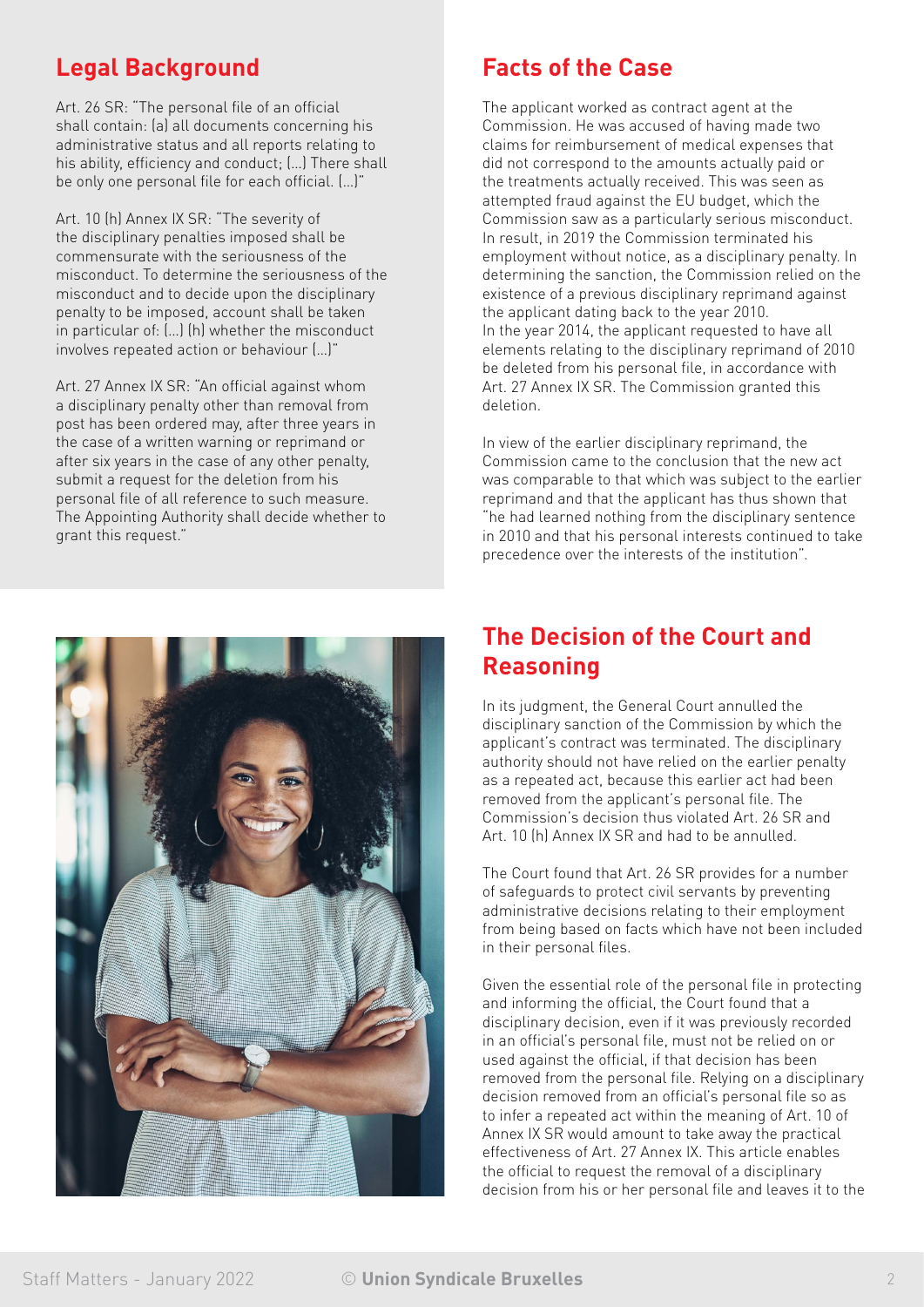

administration whether to grant such deletion. By relying on a disciplinary decision, although the administration has exercised its discretion to remove it from the official's personal file, it is in effect trying to reinstate such a decision.

The Court then refers to the unique character of the personal file, which forbids the existence of any other collection of documents relating to the civil servant's employment. It is true that the administration can create a file on an investigation and, if necessary, on a disciplinary procedure that may result from it. However, such a file is produced solely for the purposes of the proceedings in question. As a result, the documents contained therein, in particular any disciplinary decision that would conclude the proceedings, cannot be used against an official outside the proceedings, unless they are included in his/her personal file.

During litigation, the Commission argued that there is an internal legal basis (the so-called common retention list for Commission files) which allows disciplinary decisions to be retained for a period of 20 years. Yet, the Court decided, that – first - this internal provision cannot hierarchically supersede the provisions of the Staff Regulations (being a regulation under Art. 288 TFEU) and that – secondly - the provision in the common retention list does not aim to specify the requirements under which documents can be used against an official. On the basis of those rules, the Commission cannot, therefore, rely, from the point of view of a repeated act, on a penalty imposed in the past against an official, which were removed from the official's personal file.

The Court concluded that the legal mistake in applying Art. 10 of Annex IX SR (not to have properly assessed whether the misconduct involves a repeated action or behaviour) had a decisive effect on the administration's conclusion to terminate the contract of the applicant without notice, because the Commission extensively referred to the earlier (deleted) disciplinary reprimand and treated it as an aggravating factor.

#### **Comments:**

1. The Court bases its judgment on a central principle of EU civil service law, namely the **unity of the personal file**, Art. 26(4) SR. As a guarantee for protecting the official, decisions relating to her/him shall be solely based upon facts that have been recorded in the personal file (cf. Cases 88/71, Brasseur/EP, para 10f; T-86/97, Apostolidis/ECJ, para 33). Elements may not be used or cited by the institution against an official unless they were communicated to the official before they were filed. A decision not based on facts contained in the personal file infringes the guarantees contained in the SR (cf. present case para. 56; Case T-109/92, Lacruz Bassols/ECJ, para 68).

2. In the present case, the applicant had taken an important step in protecting his interests by filing his request to delete all reference to the earlier disciplinary reprimand from his personal file (Art. 27 Annex IX SR). It can be recommended in general to submit such request of deletion as soon as the period of three years (in the case of a written warning or reprimand) or the period of six years (in the case of any other penalty) has elapsed.

3. The question is then whether the Appointing Authority actually grants this request. It has to take such decision by **properly exercising its discretion**, so that the respective provisions of the SR do not run idle and it has to duly take into account the principle of duty of care towards the civil servant. Since Art. 27 Annex IX SR indicates the time periods, after which deletion can be requested, in an explicit and unconditional manner, it can be argued that any decision not granting the deletion of disciplinary measures despite the request to do so would have to be specifically justified as an exceptional case. Exceptions have to be interpreted narrowly.

4. The Commission's additional argument that the provision in the common retention list of files allowed to retain elements of the personal file for 20 years was rejected by the Court both with the argument of norm hierarchy and with the different objective of the two provisions. The internal retention list of files serves to make the work of the institution transparent and accountable, and not to overrule the specific time periods laid down in the SR (Art. 27 Annex IX). This argument may be applied also in other cases where internal rules of an institution attempt to modify the guarantees of protection afforded to staff, as determined by higher ranking provisions, here the SR.